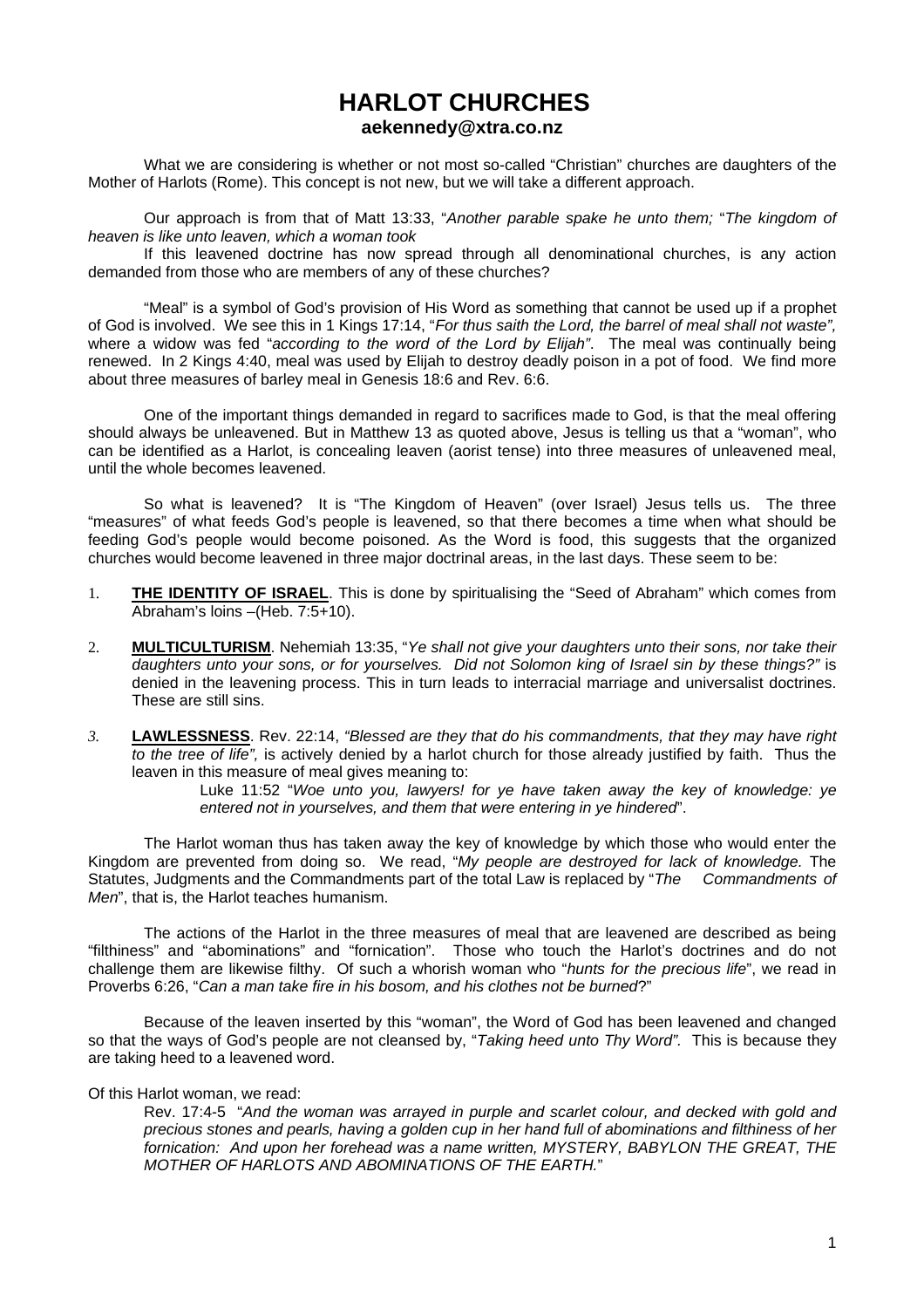In these verses we find the words "fornication" and "harlots" that both have to do with idolatry. Through abomination in doctrine, this Harlot attacks the Saints of God by taking their life-blood, for we read, "*And I saw the woman drunken with the blood of the saints, and with the blood of the martyrs of Jesus*".

 Yes, we have identification given to us. The last verse of this chapter says, "*And the woman which thou sawest is that great city, which reigneth over the kings of the earth".* At the time John was writing, Rome was ruling over the known world*.* The source of doctrinal abomination in churches originates from this source, particularly in the three areas listed above. There are those who say it is Judaism that controls the world today, but if the Vatican is controlled through the Jewish-Jesuit faction, then it makes no difference.

 Rome, as the Mother of harlots, has daughters who are also harlots, we are told in these verses. Rome is a church. Her daughters are churches. Denial of a mother by a church does not insist that that church is not a daughter of the Mother of Harlots. Since almost 100% of organized Christianity has derived its structure, organization, and the three doctrinal areas as above listed, from the Roman Catholic Church, we may rightly discern whether or not a "Christian" Church is a Harlot by comparison of that Church with its mother, the "Mother of Harlots".

 The term "whore" = *zanah* relates to physical whoredom, whereas "harlot" = *q'edeshyah* has to do with female temple prostitutes, that is, it has to do with worship as spiritual idolatry. The words "whore" and "harlot" are not synonyms, even if translators mix them up.

 Does a harlot have just one suitor? Likewise the Harlot church has many gods or lovers, just as Judah once had.

Jer. 11:13 *For according to the number of thy cities were thy gods, O Judah; and according to the number of the streets of Jerusalem have ye set up altars to that shameful thing, even altars to burn incense unto Baal.* 

 Some churches even go so far as to say that all religions are ways to God, thus denying, "I am THE way". We will see more about Ba'al as in this verse (and Balaam) later, because there is a connection with racial intermarriage.

### **THE TWO TYPES OF WOMEN (RELIGIOUS BELIEFS).**

 Early in the Book of Proverbs, from chapters one to eight, there is a contrast between two different types of women. Seeking one woman (who is pictured as wisdom and understanding) is encouraged, while being seduced by the other woman (who is called a harlot) is condemned.

 In Proverbs chapter 7, a young man who is devoid of understanding, is going his way when he comes across a woman in the attire of a Harlot. The phrase, "attire of a harlot" shows that there are means of recognising a Harlot. Think back to how the Mother of Harlots was attired and then consider and compare with Israel symbolised as a different woman, "*And there appeared a great wonder in heaven; a woman clothed with the sun, and the moon under her feet, and upon her head a crown of twelve stars"* -(Rev. 12:1).

 The young man who was found by the Harlot was "*in the twilight, in the evening, in the black and dark night*". There is more to this than not wanting to be seen; it was the young man who was being hunted by the woman. The phrase that is translated as *"in the twilight*," suggests "*at the end of the day*", and that these verses which outwardly are sexual in content, are actually prophetic of the end times. The twilight years of this age are described by the prophets as being dark and cloudy days, and that in those days men would "*love darkness rather than light, because their deeds are evil*"-(John 3:19) - they would do evil in a way that has waxed worse than ever before -(2 Tim. 3:13). The leaven then has done its work in the three measures of meal! All the organised church denominations will have been leavened, particularly in the three areas listed.

# **WHAT A HARLOT DOES TO THE IGNORANT.**

 This woman in the attire of a harlot comes to meet the young man, taking the initiative – the harlot has been lying in wait to seduce him. Rome is a Jezebel who, "*calleth herself a prophetess, to teach and to seduce my servants to commit fornication, and to eat things sacrificed unto idols –(Rev.2:20)*. Rome seeks to seduce God's people, in particular to commit fornication. What is sacrificed unto idols is false worship. We can see the mention of idolatry, but what is "fornication"?

 "Fornication" here is the same word as in 1 Corinthians 10:8, "*Neither let us commit fornication, as some of them committed, and fell in one day three and twenty thousand*". The context confirms that this refers to race mixing, as we see from going back to the Old Testament story about this -(Numbers 31:16).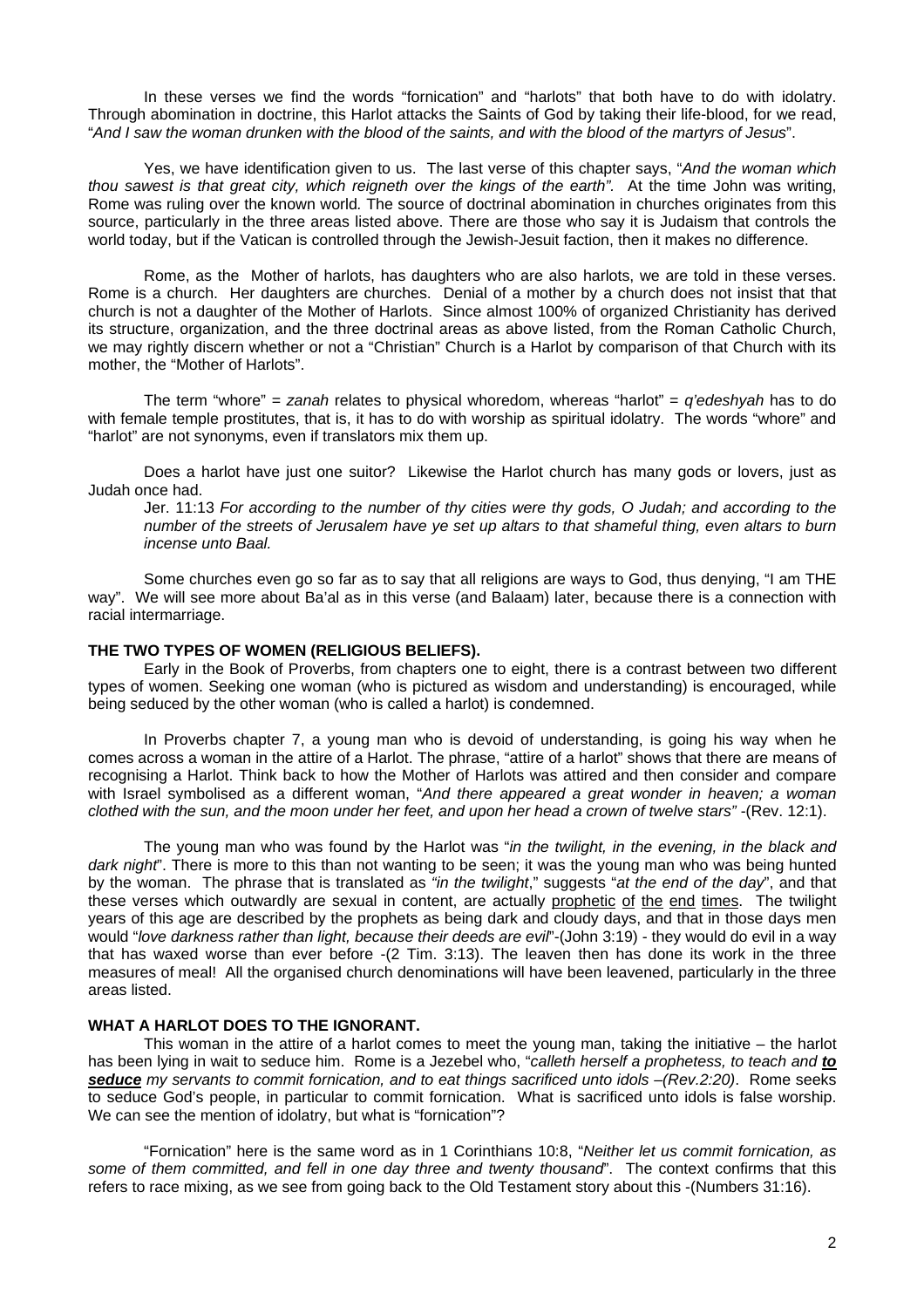Now, the Harlot is a church - Rome is a "church". The Harlot has prepared a spiel of words that will attract the young man to her. This spiel of words is doctrines – they are the doctrines being followed in various measures by almost every church. In all the popular non-liturgical churches, there is very little between each of them in the structure, in the format of services, or in doctrine. Many, including liturgical churches, even see the Roman Church as being the mother-church to themselves, whereas in days gone by the Papacy was anathema and abhorrence. This indicates such churches have become daughters of the Harlot.

 This harlot induces the ignorant young man to come into her. She says, "*let us take our fill of loves until the morning: let us solace ourselves with loves. For the Goodman is not at home, he is gone on a long* (=far) *journey: He hath taken a bag of money with him, and will come home at the day appointed"*.

 In Mark 13:34 Jesus declares that HE is a man taking a far journey. He tells us that He left His house, and that it is He who will return on the day appointed.

Mark 13:34-37, *For the Son of man is as a man taking a far journey, who left his house, and gave authority to his servants, and to every man his work, and commanded the porter to watch. Watch ye therefore: for ye know not when the master of the house cometh, at even, or at midnight, or at the cockcrowing, or in the morning: Lest coming suddenly he find you sleeping. And what I say unto you I say unto all, Watch.* 

 The young man was not watching. When the Harlot says, "*let us take our fill of loves*", and "*let us solace ourselves with loves*", the singular word "love" comes from a root word meaning "to boil". The plural word "loves" comes from a root word meaning, "to trample upon". The word "solace" means "to rejoice". A harlot has a boiling and rejoicing obsession that tramples upon everything else. What is the over-riding obsession of most denominational churches? It can be described by the word "love". They have a misapplied and unbalanced concentration upon the "Love of God". The "Love of God" is described churchwise as anything but, "*And this is love, that we walk after his commandments*"-(2 John 6), or in the words of Jesus, "*If ye love me, keep my commandments* (John 14:15). Some even go as far as to say that even immorality is acceptable to God, if it is done in love. So then these churches are using the word "love" in the wrong way, even as the woman in the attire of a harlot did to the young man. What is trampled upon? It is "my commandments". We will later come back to this phrase, because it helps to identify a harlot church. From this it may be said that every denominational church has now become a harlot church.

We are commanded to watch and must understand that in the evening of days, right before Jesus returns, there will be a Harlot on every street corner, as it were, seductively enticing those who have no understanding to come in to her "house". Churches are sometimes termed "houses" of worship and it is the common (but wrong) popular doctrines that entice to the Harlot's house.

 The harlot only desires that the ignorant young man will stay until morning. A short time in the wrong "house" is all the time it takes for him to be destroyed by the Harlot. Just one short visit—just one dose of flattering lips! One dose of wrong doctrine. Yes, just one visit to a harlot church can destroy by becoming ensnared!

Prov. 7:21-27 *With her much fair speech she caused him to yield, with the flattering of her lips she*  forced him. He goeth after her straightway, as an ox goeth to the slaughter, or as a fool to the *correction of the stocks; Till a dart strike through his liver; as a bird hasteth to the snare, and knoweth not that it is for his life.* 

# **HOW TO ESCAPE THE HARLOT.**

This passage goes on to say:

*Hearken unto me now therefore, O ye children, and attend to the words of my mouth. Let not thine heart decline to her ways, go not astray in her paths. For she hath cast down many wounded: yea, many strong men have been slain by her. Her house is the way to hell, going down to the chambers of death.* 

 "*How are the mighty fallen, and the weapons of war perished!* There are strong men in church leadership that have been seduced by the Mother of Harlots today. We read in verse 8, "*Passing through the street near her corner; and he went the way to her house*". In the Hebrew, the word "corner" is about a place where one makes a turn! Each harlot has her "corner". In the USA in some parts, there is a saying that there is a church on every corner. We are not to even incline to the Harlot church's paths. What must we do when we find a church is a harlot in doctrine?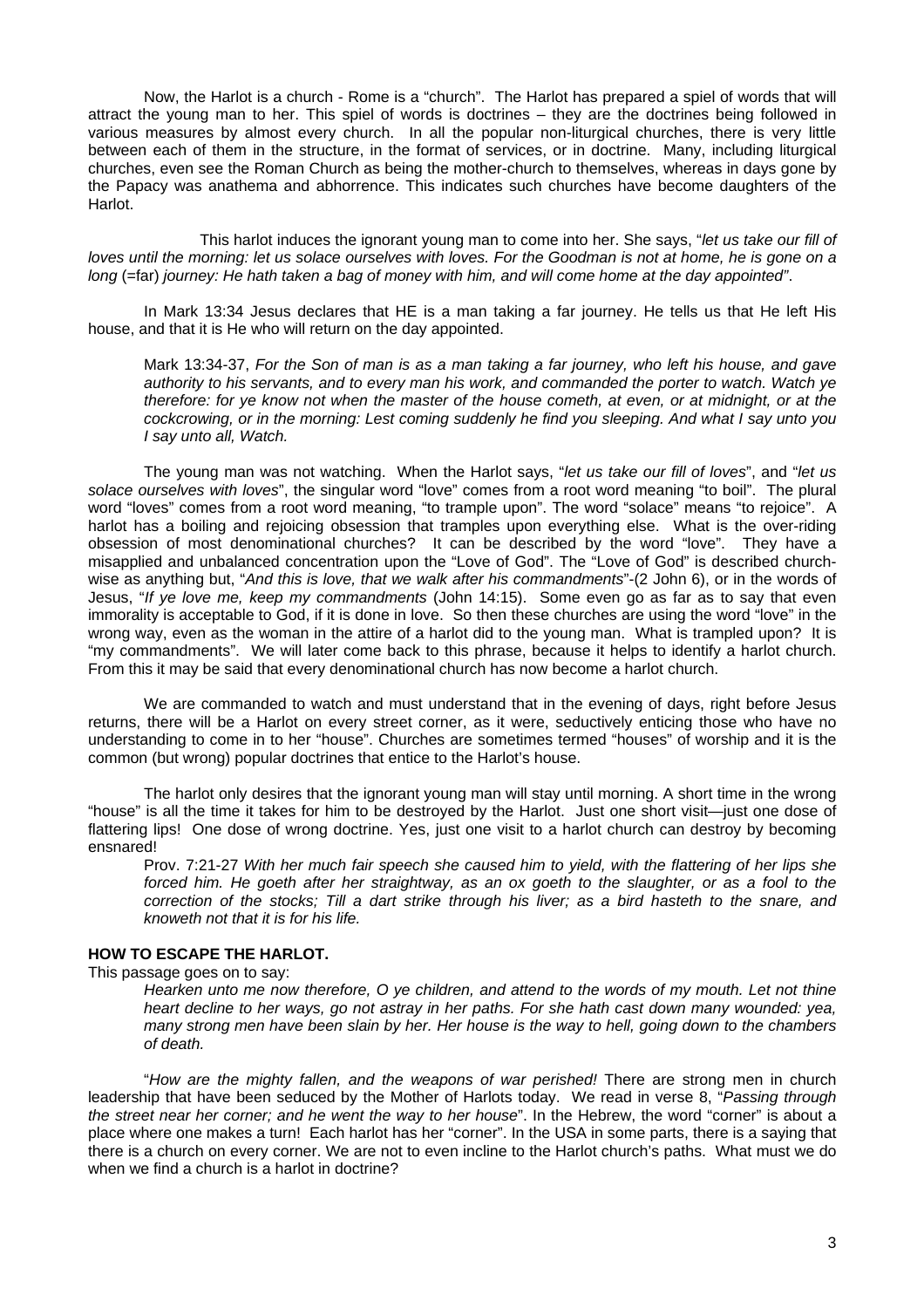Proverbs 4:25 *Let thine eyes look right on, and let thine eyelids look straight before thee. Ponder the path of thy feet, and let all thy ways be established. Turn not to the right hand nor to the left: remove thy foot from evil.*

When we come to such a "corner" (place of turning), we are to not even look, not even to go into such a harlot church building when doctrine is being presented!

### **JOINING OURSELVES TO A HARLOT (CHURCH).**

 Paul says that we are NOT to join ourselves to a Harlot. We become a partaker in the deeds of anything we join ourselves to. Sectarian church membership is not advocated at all in all of Scripture. We are not authorised to "join" or belong to a church, a denomination, or a cult, as members. We are not to join ourselves to be "members" of a Harlot!

Yes, Paul and Barnabas were given the right hand of fellowship-(Gal. 2:9), but that was not about joining a church in the modern sense. They were being sent out from the only one church. This church was found in many towns in Paul's day, and Paul did not minister in just one town.

 So the question is this, can we rightly have fellowship with any church that holds to any of the doctrines or structure of the mother Harlot? We are told:

1 Corinthians 6:15-17 *"Know ye not that your bodies are the members of Christ? Shall I then take the members of Christ, and make them the members of an harlot? God forbid. What? know ye not that he which is joined to an harlot is one body? for two, saith he, shall be one flesh. But he that is joined unto the Lord is one spirit."* 

 Joining ourselves to something is very serious business. God has declared it to be so. To make ourselves "members" of something is to partake in the rewards or punishments of that entity.

 The Pharisees were the Harlot church of Jesus' day. Consider what Jesus prophesied to the Pharisees that since they were "*gathered together against the Lord, and against his Christ*" -(Acts 4:26), that they would CORPORATELY be held responsible for every murder of all of God's prophets and wise men!

*Matthew 23:34-3 "Wherefore, behold, I send unto you prophets, and wise men, and scribes: and some of them ye shall kill and crucify; and some of them shall ye scourge in your synagogues, and persecute them from city to city: That upon you may come all the righteous blood shed upon the earth, from the blood of righteous Abel unto the blood of Zacharias son of Barachias, whom ye slew between the temple and the altar.* 

Notice that Jesus said that because they had joined together in league against Him, ALL the righteous blood ever shed upon the earth from Abel to Zacharias would come upon them– (it is no coincidence that it is from A to Z). They would specifically be punished, as rebels, along with ALL of those who had ever made themselves adversaries against God and God's people. Any who support the leaven that is placed the three measures of meal are adversaries to God.

Paul tells us in Corinthians plainly that we are either:

- (a) The members of Jesus Christ, -("body of Christ" is masculine), or (b) The members of a Harlot.  $\qquad -$ ("harlot" is feminine).
- $(b)$  The members of a Harlot.

 Now, if the institutional churches are harlots, where do we find the true church? Those redeemed from amongst Israel are already the "Church"…. their names are written in heaven, not on a church register. Their names were written in the Book of Life at conception. The phrase, "*are written in heaven*" is perfect in tense (that is, it was completed in the past) and passive in voice (that is, it is not a matter of our choice).

 Being "written in heaven" is not when one is *"born again", "receives Jesus", "chooses Christ*" or when *"there is a new name written down in glory".* These are religious church terms that make acceptance a matter of one's own choice. Being "written in heaven" certainly is not when one gets written onto a church register to become a member. That choice is to join to a harlot! It is to be unequally yoked.

# **MORE OF WHAT THE BIBLE SAYS ABOUT "MEMBERSHIP".**

First, we see that God's people start off as "members of Christ". The potential is still there to become members of a Harlot. In Romans**,** Paul explains that we "*are servants to whomever we yield ourselves to obey".* We can change masters! We can find leavened doctrine attractive because it does not demand "death to self"! It is even pleasing to the senses.

 Paul consistently compares God's people to the BODY, describing God's people the" Body of Christ". The word translated as "Christ" is adjectival in the Received Text which means God's people are members of an anointed body of people.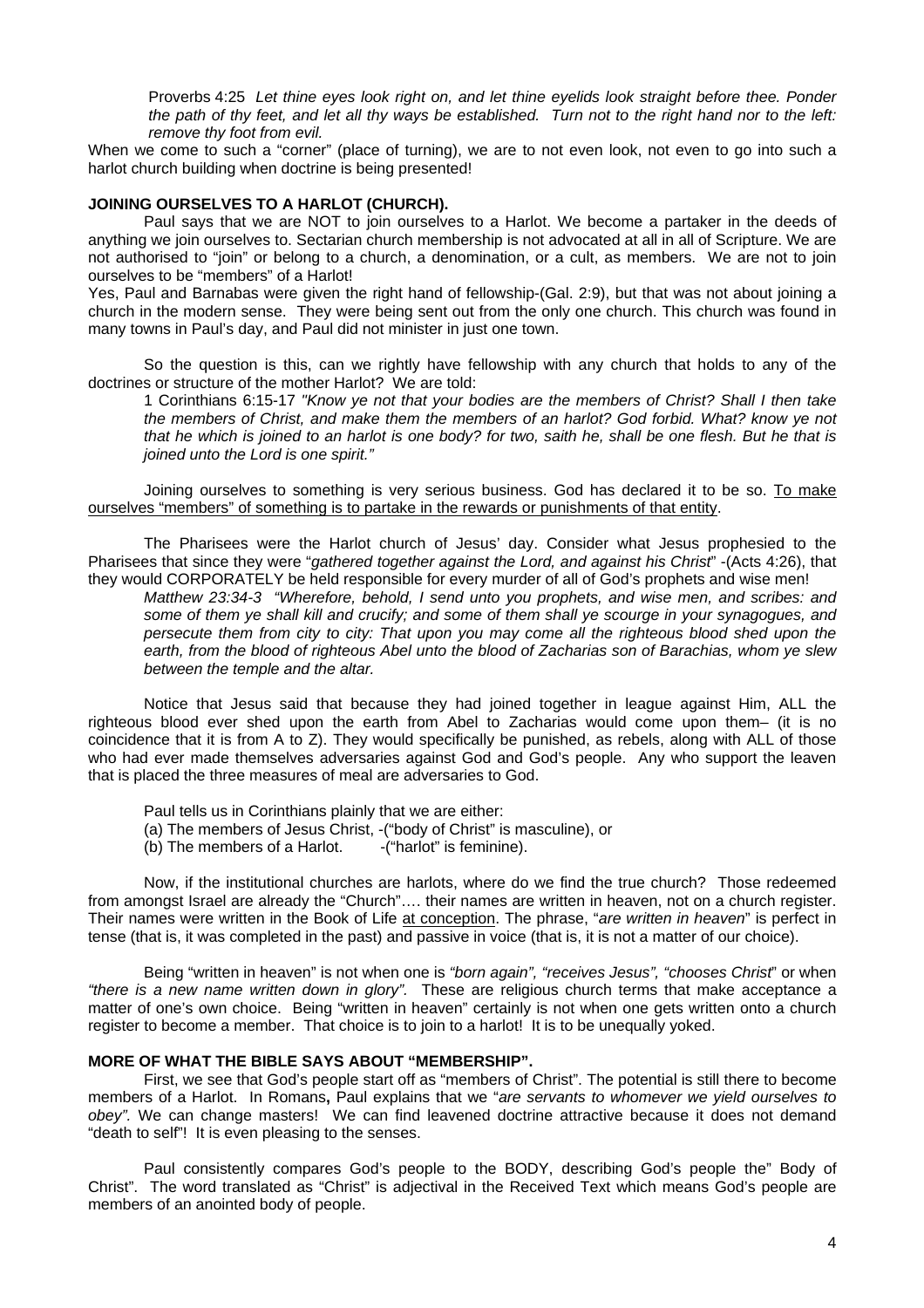As "*members in particular*", (this latter word has to do with destiny or allotment), none of us are to yield our members to sin and unrighteousness—the Body of Christ should not yield its "members" to harlotry.

We are either "members" of the Body of Christ, or we are "members" of another entity that is foreign to Jesus and separated from Him. We are told "*we, being many, are one body, and all members one of another" -* (Romans 12, verse 5). Can we consider all the various churches to be one body? If they were they would all be in agreement!

### **THE NICOLAITANIAN NATURE OF THE HARLOT CHURCH.**

 The Protestant churches today have organised themselves along a hierarchical structure that begins at the top with such as Pastors and flows downwards towards the laity. The doctrine of the Nicolaitanes can be clearly seen in the structure of organised Protestantism today. This is same structure as the Papacy with the Popes and Cardinals, etc. at the top, with the laity at the bottom. The word comes from NICO and LAITANE which mean "*conqueror of, or tyranny over, the laity*".

 We must also note that Jesus declares that he hates Nicolaitanism. Jesus the Christ treats Nicolaitanism in the same manner as Pharisaism. Such churches are "*whitewashed sepulchres full of dead men's' bones*", as Jesus called the organised structured religion of His day.

### **We can see in John's third epistle that Nicolaitanian structure was evolving even back in those early days.**

Verse nine: "*I wrote unto the church: but Diotrephes, who loveth to have the preeminence among them, receiveth us not. Wherefore, if I come, I will remember his deeds which he doeth, prating against us with malicious words: and not content therewith, neither doth he himself receive the brethren, and forbiddeth them that would, and casteth them out of the church".*

The word for "malicious" here usually translated as "wicked" or "evil". These are strong words. What did Diotrephes use? He used doctrine, or wicked prating" words. Many modern churches have their own Pastors like Diotrephes!

In God's plan, He places people His Church as it pleases Him. They are not placed as it pleases a church hierarchy. It is God who gives the necessary gifting as He wills. These giftings do not come from Seminary or such training. We are not told about the appointment of Diotrephes, but from the spirit he demonstrated, he did not understand, "*Submitting yourselves one to another in the fear of God*"-(Eph. 5:21). This is the spirit of a Harlot Church, and another means of identifying one.

# **CHURCH STRUCTURE.**

In 1 Cor. 12:1-30 we read, "*And God hath set some in the church, first apostles, secondarily prophets, thirdly teachers, after that miracles, then gifts of healings, helps, governments, diversities of tongues* and so on. In this we find a ranking order that puts apostles, prophets, and teachers far above the governmental part of a group, the latter being placed second from the bottom in this ranking order. The Harlot Church will not accept the Biblical structure. Therefore it follows that such a wrongly structured Church must be a Harlot. The ministry of an Apostle, Prophet or Teacher is not confined to one group biblically, those so-gifted minister to the one true church anywhere.

In all this we can see that official Church membership or appointments do not denote membership in the Body of Christ, especially if these members are of non-Israelite stock. A harlot church will be a mixedrace church. Usually there will be a crucifix symbol somewhere - (The geometric "cross" is not found in Greek texts and geometric symbols are not used in the Bible as symbols). These are other marks whereby we can identify a Harlot.

There are Israelite people in institutional church denominations who are in ignorance about the error of their ways, and these cannot be condemned, for a time that is, because "ignorance is no excuse" does come to apply to those who refuse to seek God with all their hearts. The Harlot instead claims she is the one who has the understanding to be able to teach, and that all that is necessary to understand comes from the pulpit. All that the Harlot says is necessary is to do your duty and make the prescribed church attendances or sacraments.

But of those who are not in ignorance we read, "*Therefore to him that knoweth to do good, and doeth it not, to him it is sin"*-(James 4:17)- these have to make a choice to come out from that which "*hast a name that thou livest, and art dead*"-(Rev. 3:1). Those who know and are audacious and willing to terminate this sin by separating themselves from the harlot church, find understanding starts to flood in. They discover that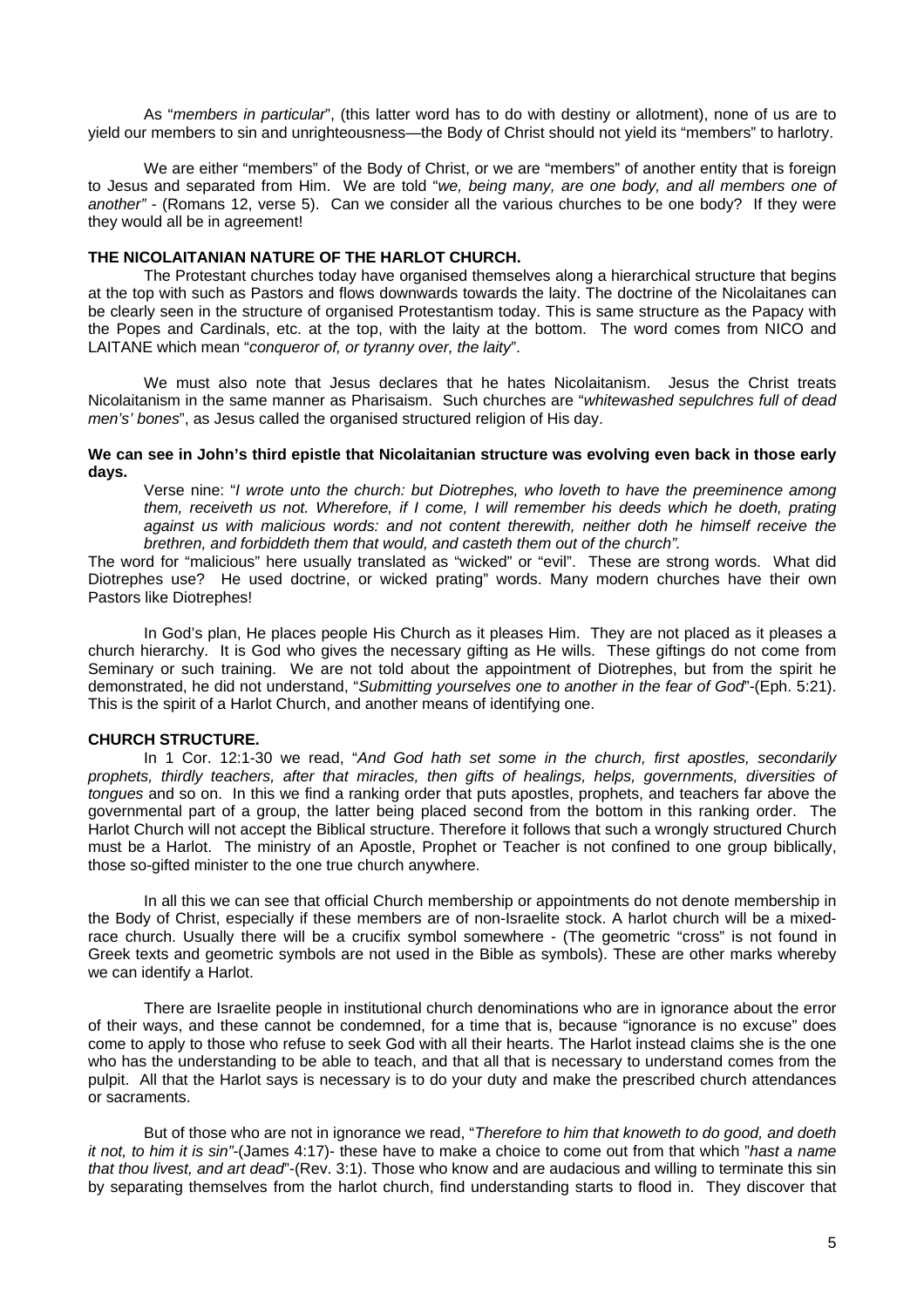there is a better and wider fellowship of real disciples that they had any idea existed. These are outside of the popular church structure.

 The members of this fellowship recognise that they are parts and members of one body, set in that body as this pleases our God, the God of Israel. They will never join themselves by membership to any harlot church, or anything that is schismatic. To them the word "Christian" has the biblical meaning. They do not hyphenate this word with words or meanings like, "Judeo-Christian", "Messianic-Christian", or associate Christianity with denominational names, recognising that these terms are sectarian. They know that this is not an either/or option; that they are either a member of the Anointed Body, or they are members of a Harlot. In reality there is just one hyphenated term that might be valid, and that is "Christian-Israelite", since there are Israelites who are Christians and Israelites who are not.

 We see the wrong sectarian trend was emerging even in Paul's day. We can see this human tendency was the same in Paul's day as it is today.

1 Cor 1:11, "*For it hath been declared unto me of you, my brethren, by them which are of the house of Chloe, that there are contentions among you. Now this I say, that every one of you saith, I am of Paul; and I of Apollos; and I of Cephas; and I of Christ. Is Christ divided? was Paul crucified for you? or were ye baptized in the name of Paul?"* 

# **WHAT DO THOSE WHO COME OUT OF HARLOT CHURCHES FIND?**

- They find they can have more real Christian fellowship than they ever had as church members. They treat origins from Judaism in the same way they treat what originates from Roman Catholicism, appreciating that both have doctrines that makes the World of God to be of none effect.
- Those that come out of harlot churches see the lie that says, "*One cannot be a Christian unless one goes to Church*".
- They realise that to be members of any organisation is the share in the judgement against that group.
- They know that "church membership" is condemned in Scripture, and that God says He hates any form of Nicolaitanism; that this is of necessity divisive and that the One who loves them says, "*Repent; or else I will come unto thee quickly, and will fight against them with the sword of my mouth"*.
- They understand that Christian discipline can be administered in the loving fellowship of One Body, outside of organised religion.
- They feel a need for each other to keep in balance, and can accept correction in Love.
- They do not need letters of commendation to have fellowship –[2 Cor. 3:1].
- They hear what their God says, "*"Come out of her, my people, that ye be not partakers of her sins, and that ye receive not of her plagues.*

They are willing to suffer reproach with Jesus outside of the cult-city gates, outside of the religious camp.

Hebrews 13:12-15, *"Wherefore Jesus also, that he might sanctify the people with his own blood, suffered without the gate. Let us go forth therefore unto him without the camp, bearing his reproach. For here have we no continuing city, but we seek one to come. By him therefore let us offer the sacrifice of praise to God continually, that is, the fruit of our lips giving thanks to his name".* 

 "The people" here is the word "*laos"* which refers to those **of one singular stock**, the stock of Israel who Jesus came to redeem. Understanding this is a major difference in understanding between the one real Church and that of the Harlot. This word "stock" and what this means is not allowed by a harlot church.

 The Harlot in its humanism denies the "Commandments of God", substituting church laws and observances in their place, in the same way the Pharisees did. In making their own laws, each becomes a god. Thus the cup the Harlot and her daughters offer to satisfy thirst is, "*full of abominations and filthiness of her fornication". "Obey them that have the rules and authority over you"* is exercised in a perverted form of church discipline with Pastors and the church oversight being lords over God's inheritance.

 At the beginning of this paper, it was said, "*The Bible uses the term "harlot" mostly as a picture of spiritual idolatry.* We can find reference to *"whoredom", "whores", "adultery",* and *"harlots"* all within one passage. This is where such inconsistencies of the part of translators creates understanding problems. This paper is dealing with harlotry as spiritual idolatry in particular, even if this is sometimes pictured in the physical sense. There are some long passages dealing with this, but we can make a start in Hosea, commenting as we go.

#### **GOD'S PEOPLE CAN BECOME HARLOTS.**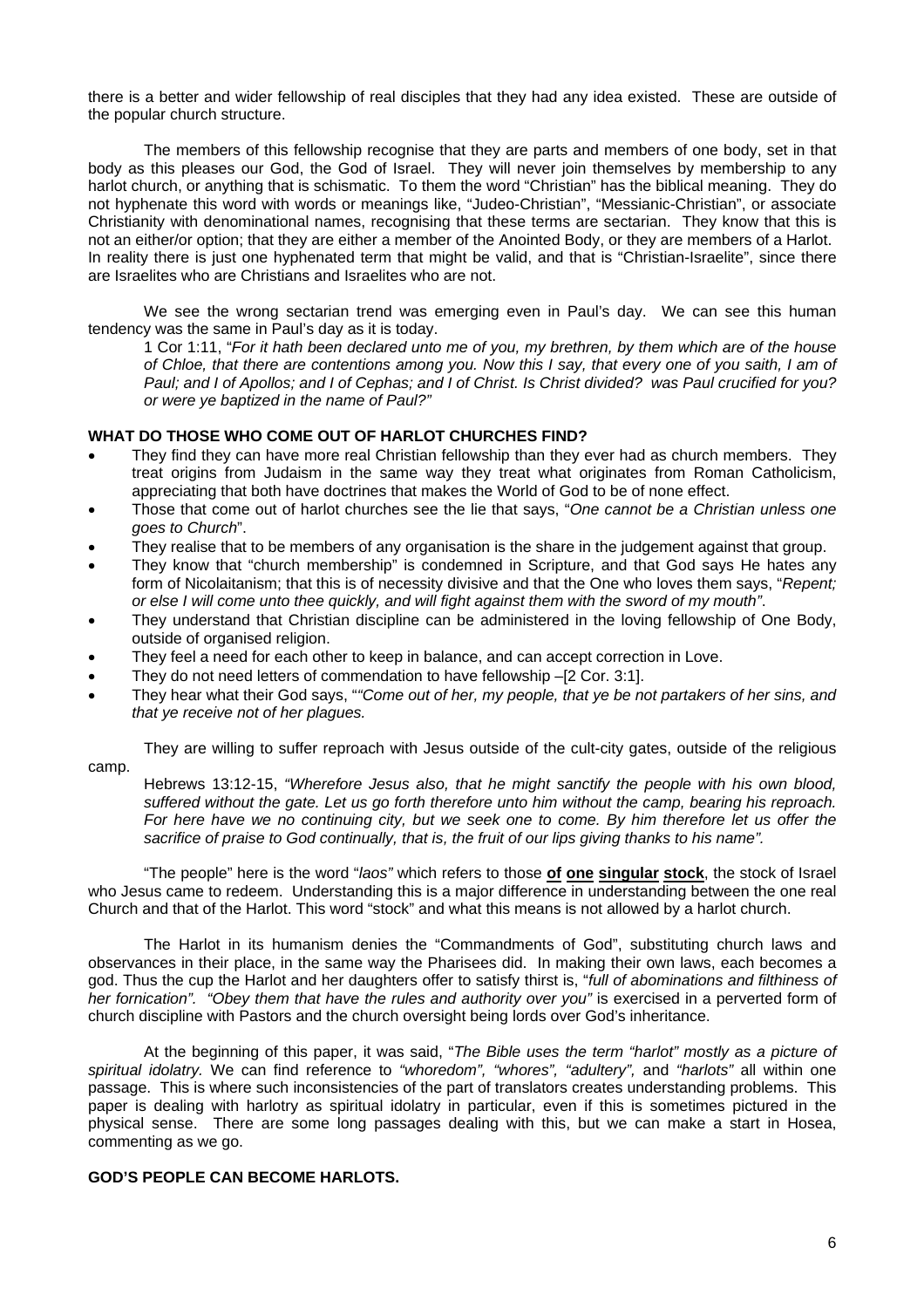Hosea 4:10 *For they shall eat, and not have enough: they shall commit whoredom, and shall not increase: because they have left off to take heed to the LORD. Whoredom and wine and new wine take away the heart.* 

 The words, "left off" are significant. Before this verse we can note this, "*because thou hast rejected knowledge, I will also reject thee, that thou shalt be no priest to me: seeing thou hast forgotten the law of thy God*". Forgetting "*the law of thy God*" is normal in our harlot churches. To forget this is normal church teaching. The relationship of Law and Grace is confused, and the words, "*shall we continue in sin that Grace may abound-God forbid*", after being justified, are effectively leavened. It is unusual for any in a Harlot church to meditate in the Law of God day and night-(Psalm 1:2). When knowledge is rejected, the "*I will reject thee*" takes place - God then rejects His people. This in turn leads to whoredom. This is inevitable – "*They SHALL commit whoredom*". At this point, God's people become harlots. Their churches become harlot churches. From thence they have "*no heart*" for the things of God. What happens then? This passage goes on to say:

*My people ask counsel at their stocks, and their staff declareth unto them: for the spirit of whoredoms hath caused them to err, and they have gone a whoring from under their God.* 

 Where do they then get their counsel? The "stocks" and "staff" refers to the idols they get their support from. This may be many things such as:

- (a) Fellowship under a minister who tickles ears?
- (b) Church discipline under an authoritarian Pastor like Diotrophes.
- (c) A psychiatrist?
- (d) "Once saved, saved for ever" doctrines.

From there it gets worse and worse; THEY COME TO LIKE WHAT IS EASY GOING, as we see in the verse below. This is not a verse in isolation. Through this action the whole family group then become involved in whoredom.

> *They sacrifice upon the tops of the mountains, and burn incense upon the hills, under oaks and poplars and elms, because the shadow thereof is good* (easy going and agreeable to the senses): *therefore your daughters shall commit whoredom, and your spouses shall commit adultery.*

God does this! He says, "*therefore your daughters SHALL commit whoredom, and your spouses SHALL commit adultery".* In the sentence, "*Therefore the people that doth not understand SHALL FALL*", the verb "fall" is passive. Committing adultery and whoredom then cannot be avoided! What is committed on a spiritual level becomes physical, in the body or the mind. Where does this all start from? It starts from the leaders! Verse 18, "*her rulers with shame do love"* (harlotry) "*because of their* (wrong) *sacrifices*"-(V19). Note the place of church leaders here!

# Jeremiah puts it this way.

Jer 5:7-9 *How shall I pardon thee for this? thy children have forsaken me, and sworn by them that are no gods: when I had fed them to the full, they then committed adultery, and assembled themselves by troops in the harlots' houses. They were as fed horses in the morning: every one neighed after his neighbour's wife. Shall I not visit for these things? saith the LORD:* 

 This tells of a common enough happening! It is common enough because warnings are not heeded! This is one reason why the level of physical adultery amongst church members is little different than in the unchurched. The law of God has little meaning to both! We will see a bit more about being "well fed" shortly…..and about these horses!

#### As Moses says:

Deut. 8:11, *Beware that thou forget not the LORD thy God, in not keeping his commandments, and his judgments, and his statutes, which I command thee this day: Lest when thou hast eaten and art*  full, and hast built goodly houses, and dwelt therein; And when thy herds and thy flocks multiply, and *thy silver and thy gold is multiplied, and all that thou hast is multiplied; Then thine heart be lifted up, and thou forget the LORD thy God, which brought thee forth out of the land of Egypt, from the house of bondage.* 

 Note again about what is pleasing to the senses. What is the warning? It is about what is forgotten? What is forgotten is, "*not keeping his commandments, and his judgments, and his statutes*"? When is this liable to happen? Both Jeremiah and Moses say it is when we have eaten and are full! So according to the verse in Jeremiah above, they gather together in harlots' houses. What is a "harlot's house? The word here is Strongs 1004 *bayith* = temple. They gather in a church "temple" to play church together! They all tell each other that, *"his commandments, and his judgments, and his statutes*" are legalism, that they are "done away with"! What then is functioning in the churches? It is harlotry! Whole families have become harlots!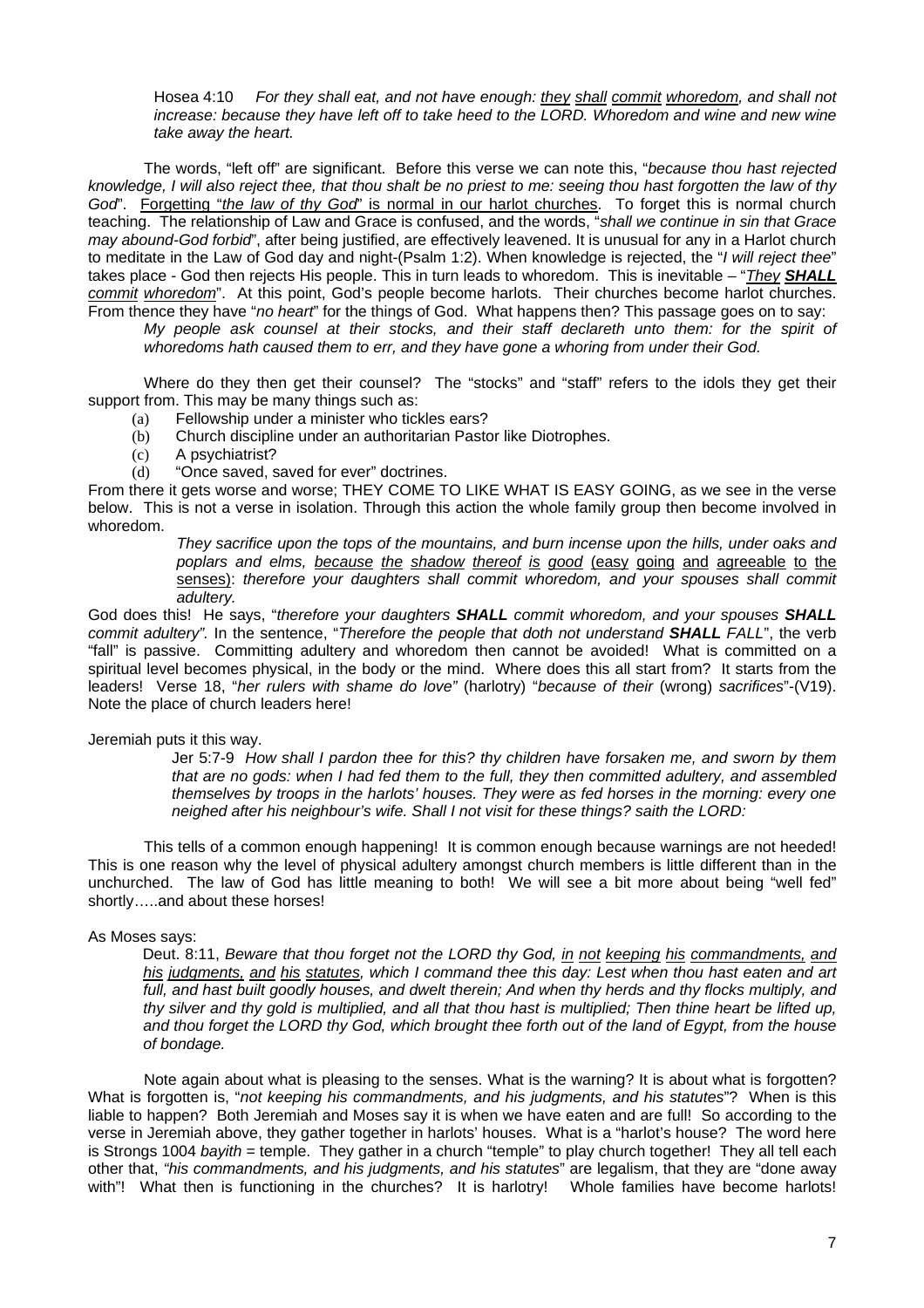Churches and Church Members have become daughters of THE HARLOT through forgetting the Law of God.

No, they were not born harlots. Isaiah says they became harlots!

Isaiah 1:21-23 *HOW IS THE FAITHFUL CITY BECOME AN HARLOT! It was full of judgment; righteousness lodged in it; but now murderers. Thy silver is become dross, thy wine mixed with water: Thy princes are rebellious, and companions of thieves: every one loveth gifts, and followeth after rewards: they judge not the fatherless, neither doth the cause of the widow come unto them.* 

 Note the change from one state to another. The God of Israel says they had become adversaries (satans) and thus were enemies to be resisted. Rather than considering the "cause of the widow", they collect money to pay a bank in unlawful interest on an unlawful loan instead. Thus the law, "is slacked". Note the "therefore" in:

Hab. 1:4 *Therefore the law is slacked, and judgment doth never go forth: for the wicked doth compass about the righteous; therefore wrong judgment proceedeth*.

 Note the Law connection here again. There is this clear-cut reason why the wicked surround the righteous! In many places we can see the place of God's Law in the life of God's people.

Then our God speaks about judgment.

Verse 24 *"Therefore saith the Lord, the LORD of hosts, the mighty One of Israel, Ah, I will ease me of mine adversaries, and avenge me of mine enemies".*

 Yes enemies! All the nice sentimental talk, "fellowship", "worship", "praise" and even prayer meetings will not help or change being under God's judgment.

Proverbs 1:24-31. *Because I have called, and ye refused; I have stretched out my hand, and no man regarded; But ye have set at nought all my counsel, and would none of my reproof: I also will laugh at your calamity; I will mock when your fear cometh; When your fear cometh as desolation, and your destruction cometh as a whirlwind; when distress and anguish cometh upon you. Then* 

 *shall they call upon me, but I will not answer; they shall seek me early, but they shall not*  find me: For that they hated knowledge, and did not choose the fear of the LORD: They would none *of my counsel: they despised all my reproof. Therefore shall they eat of the fruit of their own way, and be filled with their own devices.* 

The prophet Jeremiah has much to say about God's people who become harlots.

Jeremiah 2:20-21 *For of old time I have broken thy yoke, and burst thy bands; and thou saidst, I will*  not transgress; when upon every high hill and under every green tree thou wanderest, *playing the harlot. Yet I had planted thee a noble vine, wholly a right seed: how then art thou turned into the degenerate plant of a strange vine unto me?* 

 That which once belonged to God has become degenerate. Note the "gene" connection in "degenerate". How? By wandering from God's commandments! Can Israel/foreigner racial mixtures fulfill their real purpose as a "strange vine? What does God say about this position? What polluted them and caused them to degenerate? "Degeneration" has to do with mixture, just as "adultery" has to do with adulterating. The word "strange" here is *nokriy* that is used of non-Israelite foreigners. By racial mixing, God's people had become as foreigners. Harlot churches see nothing wrong in Ba'al worship, or going "after Baalim". That is, they see nothing wrong in racial intermarriage.

# **BALAAM'S DOCTRINE.**

Continuing in this passage in Jeremiah chapter two:

 V22, *For though thou wash thee with nitre, and take thee much soap, yet thine iniquity is marked before me, saith the Lord GOD. How canst thou say, I am not polluted, I HAVE NOT GONE AFTER BAALIM? see thy way in the valley, know what thou hast done: thou art a swift dromedary traversing her ways; A wild ass used to the wilderness, that snuffeth up the wind at her pleasure; in her occasion who can turn her away?*

Yes, they may say, "Jesus is Lord" and even love to hear the Word of God but they will not do it-(Isaiah 58). Most churches have no idea what "*gone after Baalim*" means. They are not taught about it. What does it mean? What did Balaam counsel Balak? It was to commit fornication with foreign women. This is the temptation that "*is common to man*", that is, to the Israelite man-(1Cor. 10:13). "Not a problem", says the Harlot. "Not a problem" say all the Harlot's daughters. Note the phrase, "at her pleasure" in the verse above. Baalam's doctrine is obviously pleasure in the Harlot churches. And note that it is a taught doctrine!

 Is not the prophet saying that the harlot churches are like wild asses on heat in this regard? Then the Harlot says,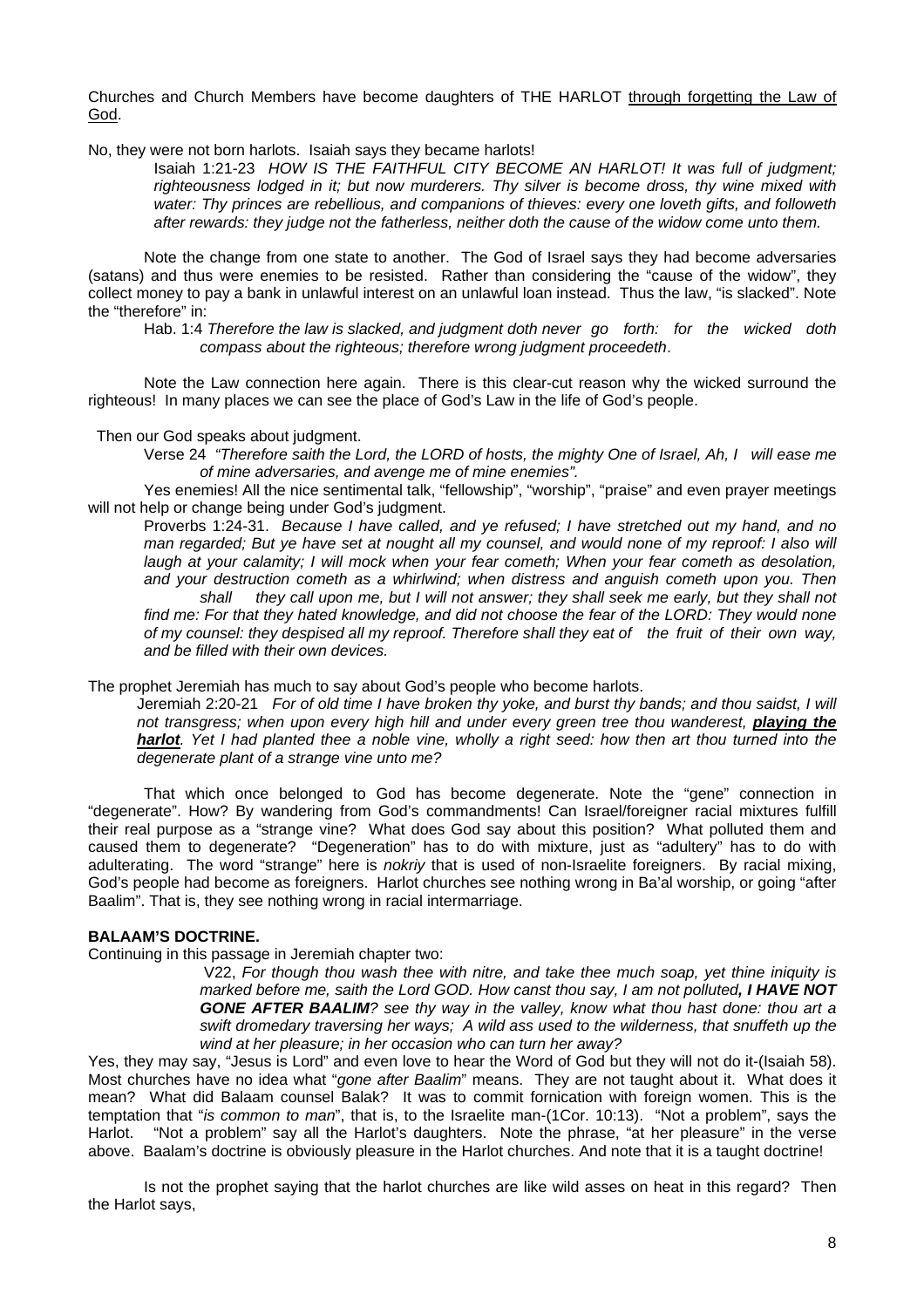#### V25, *There is no hope: no; for I have loved strangers, and after them will I go*.

These "strangers" are foreigners! There is determination in the Harlot churches to go after strangers. Oh yes, when this is pointed out they will not accept it – no they still trust in their doctrines – their gods. This is one of their idols. So the prophet asks,

V28 *But where are thy gods that thou hast made thee? let them arise, if they can save thee in the time of thy trouble*.

 Then God asks, *"Wherefore will ye plead with me? ye all have transgressed against me, saith the LORD. In vain have I smitten your children; they received no correction*". But they go on teaching, their ways-(V33), saying, "I have not sinned"-(V35).

 In the next chapter, the prophet Jeremiah tells the Harlot they are denied God's blessing because they had, "*played the harlot with many lovers*". Jeremiah tells the harlot, "*Therefore the showers have been withholden, and there hath been no latter rain; and thou hadst a whore's forehead, thou refusedst to be ashamed"*-(V3). We will see more about the "forehead" shortly.

Hosea 2:6, confirms this, "*Therefore, behold, I will hedge up thy way with thorns, and make a wall, that she shall not find her paths"*. The "showers are held back; prayers remain unanswered. If they were answered and if God manifested Himself, they would all die of fright! – or of judgment.

Ezekiel tells the same story. The harlot used what God had given her to commit harlotry.

Ezekiel 16:15-17 *But thou didst trust in thine own beauty, and playedst the harlot because of thy renown, and pouredst out thy fornications on every one that passed by; his it was. And of thy garments thou didst take, and deckedst thy high places with divers colours, and playedst the harlot thereupon: the like things shall not come, neither shall it be so. Thou hast also taken thy fair jewels of my gold and of my silver, which I had given thee, and madest to thyself images of men, and didst commit whoredom with them.* 

Ezekiel also names these lovers, in this case as Assyrians, being their neighbours. Assyrians were foreigners and good looking ones at that!

Ezekiel 23:5- *And Aholah played the harlot when she was mine; and she doted on her lovers, on the Assyrians her neighbours, Which were clothed with blue, captains and rulers, all of them desirable young men, horsemen riding upon horses. Thus she committed her whoredoms with*  them, with all them that were the chosen men of Assyria, and with all on whom she doted: with all *their idols she defiled herself.*

These foreigners all seemed desirable **and again, pleasing to the senses**!

 But there is a sad consequence, these foreigners eventually turn against God's people. God causes this.

V9-10 "*Wherefore I have delivered her into the hand of her lovers, into the hand of the Assyrians, upon whom she doted. These discovered her nakedness: they took her sons and her daughters, and slew her with the sword: and she became famous among women; for they had executed judgment upon her.*

God's people had lost the covering their God had given them, and had become "naked". We have already seen this in Proverbs 6:26, "*Can a man take fire in his bosom, and his clothes not be burned*?" When the clothes are burned off one becomes naked. Foreigners then became God's instrument for judging His people.

How are these foreigners described?

Ezekiel 23:19-20 *She had played the harlot in the land of Egypt. For she doted upon their paramours, whose flesh is as the flesh of asses, and whose issue is like the issue of horses.* 

 These Egyptians were foreigners of another race. The "flesh of asses" and the "issue of horses" were (and are) unclean, but it sounds as if the flesh of foreigners is as the flesh of animals. That is, other races are like different animals; (some modern geneticists evidently agree with the Bible about this!)

 This prophet gives another discourse about this in chapter 16:15-37 and this concludes by saying that the insatiable harlot's nakedness would be discovered. In the passage below, we see how the churches build their, "high and eminent" places, or church buildings in prominent positions. There they attract members of non-Israelite foreign races. There they collect money so they will give their wealth to other races, exactly as prophesied. When Paul collected money, it was only for the poor "saints" at Jerusalem. (For a definition of who are saints, please view Psalm 114:14). This Ezekiel passage is posted below without further detailed comment, but it is worth reading carefully, because in it we can see further detail about harlotry by God's people- and the consequences!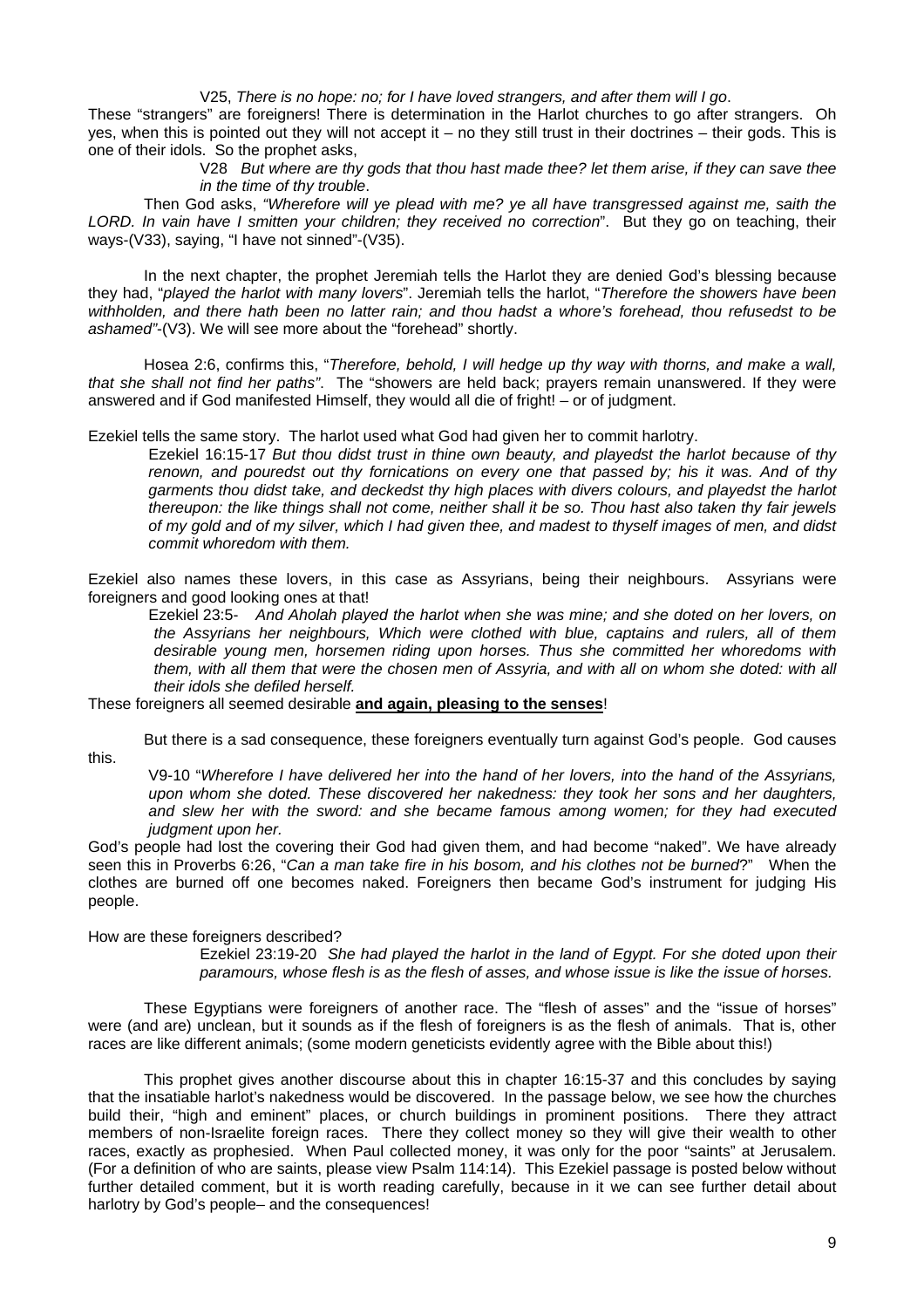Ez 16:15-37 *But thou didst trust in thine own beauty, and playedst the harlot because of thy renown, and pouredst out thy fornications on every one that passed by; his it was. 16And of thy garments thou didst take, and deckedst thy high places with divers colours, and playedst the harlot thereupon: the like things shall not come, neither shall it be so. 17Thou hast also taken thy fair jewels of my gold and of my silver, which I had given thee, and madest to thyself images of men, and didst commit whoredom with them, 18And tookest thy broidered garments, and coveredst them: and thou hast set mine oil and mine incense before them. 19My meat also which I gave thee, fine flour, and oil, and honey, wherewith I fed thee, thou hast even set it before them for a sweet savour: and thus it was, saith the Lord GOD. 20Moreover thou hast taken thy sons and thy daughters, whom thou hast borne unto me, and these hast thou sacrificed unto them to be devoured. Is this of thy whoredoms a small matter, 21That thou hast slain my children, and delivered them to*  develops. It all of any impredents a small matrix, that their task standing small on, and delivered them to pass through the fire for them? <sup>22</sup>And in all thine abominations and thy whoredoms thou hast not remembered the d *not remembered the days of thy youth, when thou wast naked and bare, and wast polluted in thy blood. 23And it came to pass after all thy wickedness, (woe, woe unto thee! saith the Lord GOD;) 24That thou hast also built unto thee an eminent place, and hast made thee an high place in every street. 25Thou hast built thy high place at every head of the way, and hast made thy beauty to be abhorred, and hast opened thy feet to every one that passed by, and multiplied thy whoredoms. 26Thou hast also committed fornication with the Egyptians thy neighbours, great of flesh; and hast increased thy whoredoms, to provoke me to anger. 27Behold, therefore I have stretched out my hand over thee, and have diminished thine ordinary food, and delivered thee unto the will of them that hate thee, the daughters of the Philistines, which are ashamed of thy lewd way. 28Thou hast played the whore also with the Assyrians, because thou wast unsatiable; yea, thou* 

*hast played the harlot with them, and yet couldest not be satisfied. 29Thou hast moreover multiplied thy fornication in the land of Canaan unto Chaldea; and yet thou wast not satisfied herewith. 30How weak is thine heart, saith the Lord GOD, seeing thou doest all these things, the work of an imperious whorish woman; 31In that thou buildest thine eminent place in the head of every way, and makest thine high place in every street; and hast not been as an harlot, in that thou scornest hire; 32But as a wife that committeth adultery, which taketh strangers instead of her husband! 33They give gifts to all whores: but thou givest thy gifts to all thy lovers, and hirest them, that they may come unto thee on every side for thy whoredom. 34And the contrary is*  in thee from other women in thy whoredoms, whereas none followeth thee to commit whoredoms: and in that

*thou givest a reward, and no reward is given unto thee, therefore thou art contrary. 35Wherefore, O harlot, hear the word of the LORD: 36Thus saith the Lord GOD; Because thy filthiness was poured out, and thy nakedness discovered through thy whoredoms with thy lovers, and with all the idols of thy abominations, and by the blood of thy children, which thou didst give unto them; 37Behold, therefore I will gather all thy lovers, with whom thou hast taken pleasure, and all them that thou hast loved, with all them that thou hast hated; I will even gather them round about against thee, and will discover thy nakedness unto them, that they may see all thy nakedness.* 

 This "nakedness" is becoming seen today. The harlot churches are dropping in membership. Aliens are taking over our lands. We have seen how foreigners are instruments of judgment upon Israelites.

 So the end of the unrepentant Harlot is not pretty. The end of the well dressed, well favoured Harlot is woe.

> Nahum 3:1-6 *Woe to the bloody city! it is all full of lies and robbery; the prey departeth not; The noise of a whip, and the noise of the rattling of the wheels, and of the pransing horses, and of the jumping chariots. The horseman lifteth up both the bright sword and the glittering spear: and there is a multitude of slain, and a great number of carcases; and there is none end of their corpses; they stumble upon their corpses: BECAUSE OF THE MULTITUDE OF THE WHOREDOMS OF THE WELL-FAVOURED HARLOT, the mistress of witchcrafts, that selleth nations through her whoredoms, and families through her witchcrafts. Behold, I am against thee, saith the LORD of hosts; and I will discover thy skirts upon thy face, and I will shew the nations thy nakedness, and the kingdoms thy shame. And I will cast abominable filth upon thee, and make thee vile, and will set thee as a gazingstock.*

There is no escape by rapture, is there?

# **THE KEY.**

Jeremiah tells the same story about Jerusalem that had become described as a Harlot.

Jer. 22:8-9 *And many nations shall pass by this city, and they shall say every man to his neighbour, Wherefore hath the LORD done thus unto this great city? Then they shall answer, Because they have forsaken the covenant of the LORD their God, and worshipped other gods, and served them*.

The phrase, "*Because they have forsaken the covenant of the LORD their God*" is the real substance of what makes a Harlot. There are some 63 Bible references to "other gods". On top this are all the references to the Gods of other peoples.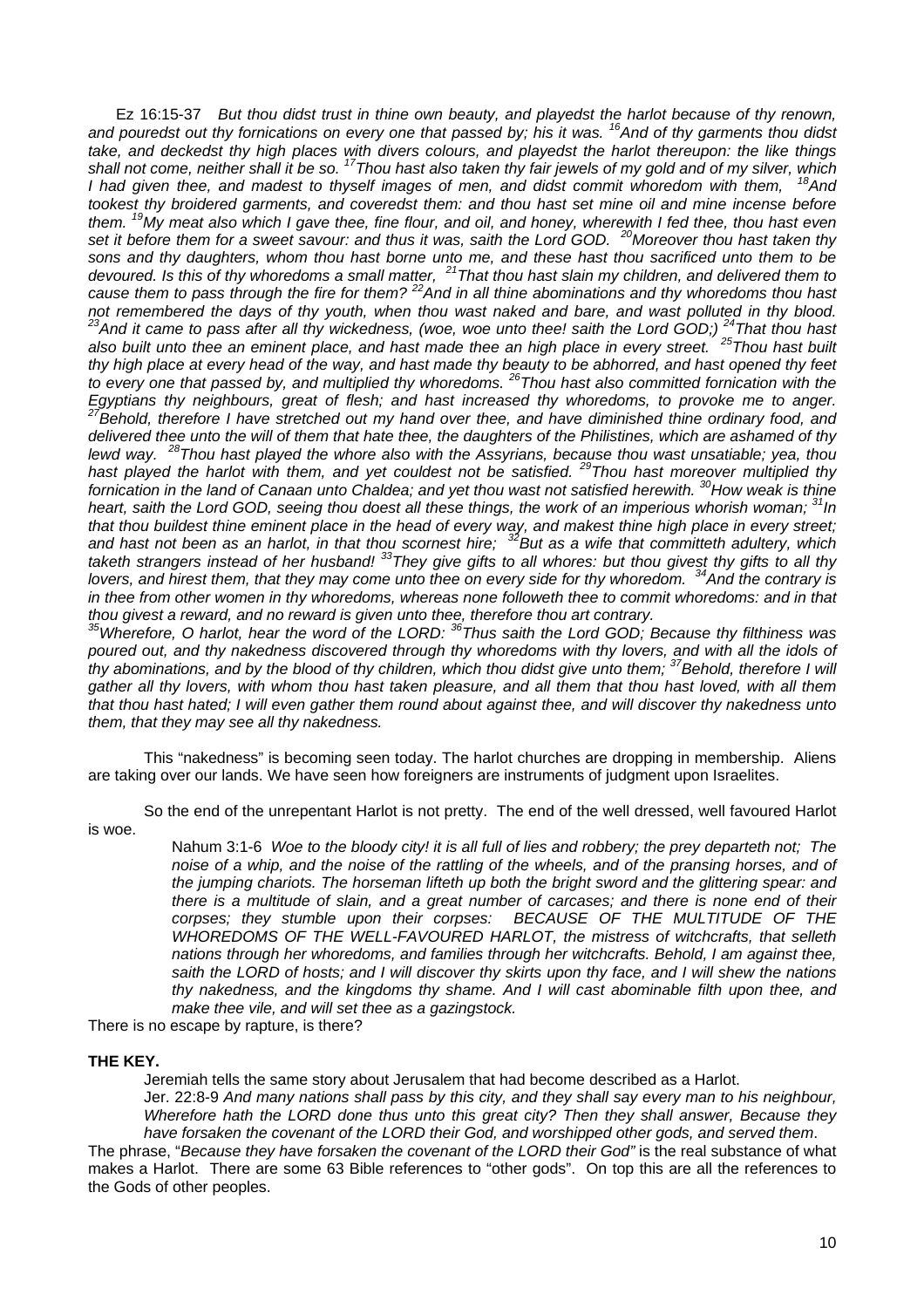But there is more than this; a covenant is involved. God's covenant involved commandments, statutes and judgments.

Deut 4:13-14 *And he declared unto you his covenant, which he commanded you to perform, even ten commandments; and he wrote them upon two tables of stone. And the LORD commanded me at that time to teach you statutes and judgments.* 

 FORGETTING OR FORSAKING THIS COVENANT IS PRECISELY WHAT MAKES A CHURCH INTO A HARLOT. THE COMMANDMENTS, STATUTES AND JUDGMENTS HAVE NO PLACE IN THE HARLOT'S MANNER OF LIFE OR WORSHIP. Few could even tell what the differences are between "commandments", "statutes" and "judgments" and how these relate to the total Law. They are taught nothing about the different components of God's Law. The Harlot seduces by her spiel that obedience is not required today.

# **RACE MIXING**.

 The church that has become a harlot has come to believe in what is termed, "The Brotherhood of Man", that is, they believe that race mixing is even desirable, and that all races are the same in God's sight. This is the belief of humanism. Churches do this because the commandments, statutes and judgments have no place in their thinking.

 So let is consider this all from the viewpoint of not forgetting the covenant. Now, we all know about, "*Thou shalt have no other gods before me"* as found in the Ten Commandments. Further on we find:

Exodus 23:13, "*Make no mention of the name of other gods, neither let it be heard out of thy mouth*". Then a little further on we find:

Deut. 6:14 *Ye shall not go after other gods, of the gods of the people which are round about you.* 

 These are keys to understanding. In this verse please note the phrase, "W*HICH ARE ROUND ABOUT YOU*". Israelites as God's elect people were commanded to be a separate people. They were designed to be "*a peculiar people*", described as God's "*treasure*". At that time the other races were "round about", not "amongst" them. But what happened? Through disobedience and unbelief Israel did not carry out the ethnic cleansing of the promised land, and since that time the foreigners became mixed up with them. This led (and still leads) to the worship of strange gods.

 But the real doctrine of separation has not changed one iota. Israelites are still commanded to be a separated and peculiar people in the New Testament. This is exactly what the Harlot churches will not accept. This is one of the things that makes a church into a harlot church. Remember, we are not to join ourselves to a harlot. What else?

Deut. 13:12-14, *"If thou shalt hear say in one of thy cities, which the LORD thy God hath given thee to dwell there, saying, Certain men, the children of Belial, are gone out from among you, and have withdrawn the inhabitants of their city, saying, Let us go and serve other gods, which ye have not known; Then shalt thou enquire, and make search, and ask diligently; and, behold, if it be truth, and the thing certain, that such abomination is wrought among you".* 

Here is that word "abomination" again. The "other gods" are the gods of other peoples. This passage goes on how to deal with harlot (Belial) churches by those Israelites who believe their God.

V!5: *Thou shalt surely smite the inhabitants of that city with the edge of the sword, destroying it utterly, and all that is therein, and the cattle thereof, with the edge of the sword. And thou shalt gather all the spoil of it into the midst of the street thereof, and shalt burn with fire the city, and all the spoil thereof every whit, for the LORD thy God*:

There is no trace of it being acceptable to have fellowship with those with "other gods". As God cuts them off, so must we.

# **IS THERE HOPE FOR MEMBERS OF THE HARLOT CHURCH?**

 Yes there is and we must not forget that our God delights in mercy. But there is no hope outside of repentance and separation. The cost is extreme, especially in family relationships!

Ezra 10:10 "*And Ezra the priest stood up, and said unto them, Ye have transgressed, and have*  taken strange wives, to increase the trespass of Israel. Now therefore make confession unto the LORD God of your fathers, and do his pleasure: and separate yourselves from the people of the *land, and from the strange wives".* 

Again the wives are *nokriy, or foreigners.* Not only that, in the demanded divorce the mixed-race children were included in the separation.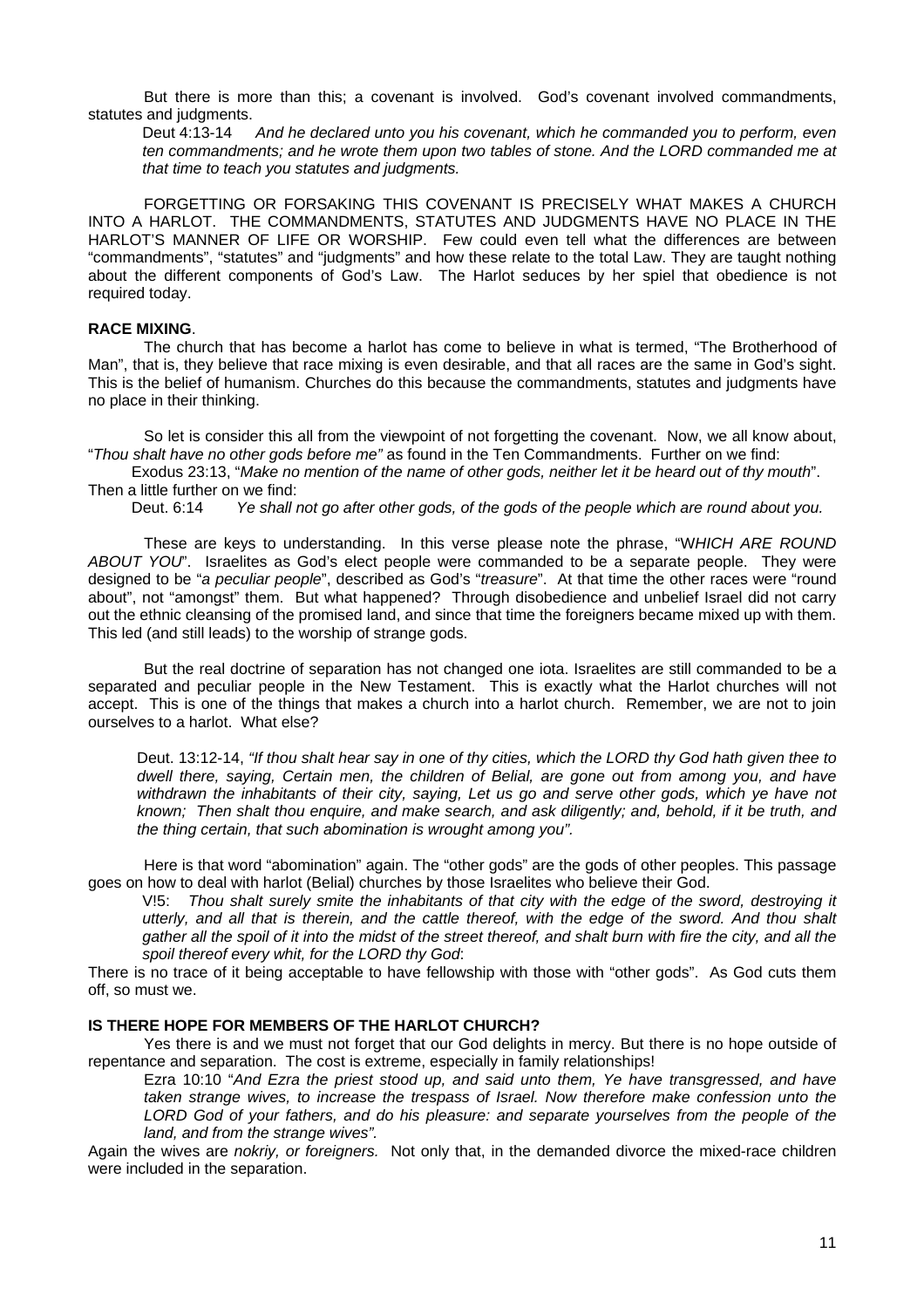There can be no repentance unless people are made aware of their error. For those in error through disobedience to God, they are not likely to repent unless they become ashamed.

Paul put it this way,

2 Thess. 2:14 *And if any man obey not our word by this epistle, note that man, and have no company with him, that he may be ashamed.* 

"No company" and "no fellowship" with a harlot church means just that. Then, when ashamed, the harlot may repent, especially when oppressed by foreigners.

 Eventually God will separate the Tares from the Wheat, the Straw from the Chaff and the Sheep from the Goats.

Isaiah 61:25-30 *And I will turn my hand upon thee, and purely purge away thy dross, and take away all thy tin: And I will restore thy judges as at the first, and thy counsellors as at the beginning: afterward thou shalt be called, The city of righteousness, the faithful city. Zion shall be redeemed with judgment, and her converts with righteousness. And the destruction of the transgressors and of the sinners shall be together, and they that forsake the LORD shall be consumed. For they shall be ashamed of the oaks which ye have desired, and ye shall be confounded for the gardens that ye have chosen. For ye shall be as an oak whose leaf fadeth, and as a garden that hath no water. And the strong shall be as tow, and the maker of it as a spark, and they shall both burn together, and none shall quench them.* 

# **THE WHORE'S FOREHEAD.**

Part of the passage below has been quoted earlier.

*Jer. 3;3-5 Therefore the showers have been withholden, and there hath been no latter rain; and THOU HADST A WHORE'S FOREHEAD, thou refusedst to be ashamed.* 

The place where a mark of identification is placed is given as being on the forehead, being that part of the body that is not normally covered up with clothing or a hat. This is what we saw about Rome and her daughters.

*And UPON HER FOREHEAD was a name written, MYSTERY, BABYLON THE GREAT, THE MOTHER OF HARLOTS AND ABOMINATIONS OF THE EARTH.*

The forehead is where leprosy, the outward effect of sin is manifest. It can be seen by all.

2 Chron. 26: *19 Then Uzziah was wroth, and had a censer in his hand to burn incense: and while he was wroth with the priests, the leprosy even rose up IN HIS FOREHEAD before the priests in the house of the LORD.* 

Of one in leadership, we read in the 21st verse, "*And Uzziah the king was a leper unto the day of his death"*. Now we can see the dangerous place of leadership of a nation or a group in regard to the

abomination of harlotry. Those who follow leaders unconcerned about the abomination of being joined to a harlot, share the same fate as King Uzziah. They share in a cup of indignation that shows on the forehead.

Rev. 14:9-10 *And the third angel followed them, saying with a loud voice, If any man worship the beast and his image, and receive his mark in his forehead, or in his hand, The same shall drink of the wine of the wrath of God, which is poured out without mixture into the cup of his indignation; and he shall be tormented with fire and brimstone in the presence of the holy angels, and in the presence of the Lamb:* 

But there is another mark in the forehead available.

Ezek: 9*:4, And the LORD said unto him, Go through the midst of the city, through the midst of Jerusalem, and set a mark upon the foreheads of the men that sigh and that cry for all the abominations that be done in the midst thereof.* 

To "sigh" (=*'anach)* is to groan in pain. To "cry (= *'anaq*) is to lament, as Jeremiah did in the Book of Lamentations. Search and see that "abominations" involves mixed-race marriages.

 Why should mixed race marriages be such an abomination? It is because it dilutes the spirit God has placed upon His people Israel. When Esau married outside of his race it was a grief to his parents. They "groaned" and "lamented" about this.

*Gen. 26:24-25 And Esau was forty years old when he took to wife Judith the daughter of Beeri the Hittite, and Bashemath the daughter of Elon the Hittite:* Which were a grief of mind unto Isaac and to Rebekah.

That is not the end of the story. We read that Esau sought repentance, *and could not find it*. Why? "*Because blasphemy against the Holy Ghost shall not be forgiven unto men"* -(Matt. 12:31). In Esau's case his race-mixing was deliberate. Many sins can be undone and forgiven, but having offspring from mixed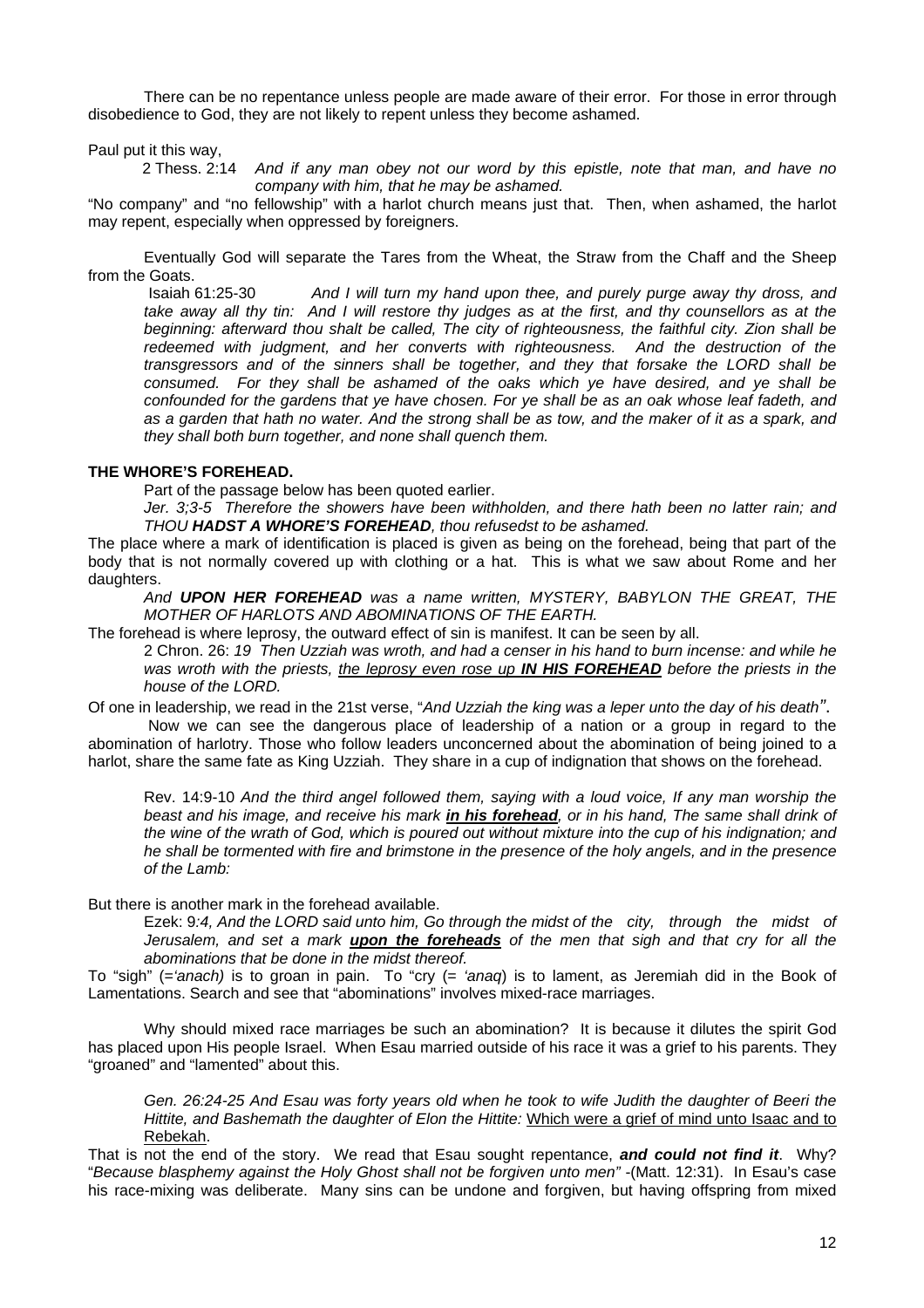marriage cannot be undone. The only solution involves divorce from the foreign wife and the mixed-race children as we saw in Ezra chapter 10 about this.

# **WHERE DOES THIS LEAVE THE HARLOT CHURCHES?**

It leaves them facing God's wrath. All the sentimental, "*God loves you and so do we*" talk will never change this. No one can pretend that harlot churches mourn over the abomination of mixed marriages. Jesus prefaced the verse above by saying, "*He that is not with me is against me; and he that gathereth not with me scattereth abroad*", and He went on to say to that "*generation of vipers"*:

"*But I say unto you, That every idle word that men shall speak, they shall give account thereof in the day of judgment. For by thy words thou shalt be justified, and by thy words thou shalt be condemned*".

Idle words are worthless words.

The Mother of Harlots claims universality, and she has taught her daughter harlots well.

-All "*seduce my servants to commit fornication*". We can see this because the daughter churches have their mother's doctrines.

-All promote racial intermarriage!

-All deny the identity of Israel.

-All deny the place of God's commandments.

Of these doctrines we cannot say they, "*Are built upon the foundation of the apostles and prophets"* -(Eph. 2:20). Neither can they, in reality.

# **LAWLESSNESS.**

 This is another aspect whereby we can identify a church that is a harlot. The prophet Ezra summed up one vital point of the Law of God when he too spoke about the mixed-race abomination.

Ezra 9:10-12 *The land, unto which ye go to possess it, is an unclean land with the filthiness of the people of the lands, with their abominations, which have filled it from one end to another with their uncleanness. Now therefore give not your daughters unto their sons, neither take their daughters unto your sons, nor seek their peace or their wealth for ever: that ye may be strong, and eat the good of the land, and leave it for an inheritance to your children for ever.* 

Why say this is a vital point? This is simply because mixed marriages bring in cultural practices that mitigate against the Law of God.

Jer. 10:1 *Hear ye the word which the LORD speaketh unto you, O house of Israel: Thus saith the LORD, Learn not the way of the heathen"*

Then Jeremiah goes on to say, **"***For the customs of the people are vain*", and he tells how non-Israelite cultural practices will lead to idolatry by God's people.

 In practice today we see the truth about harlot churches, *THOU HADST A WHORE'S FOREHEAD, thou refusedst to be ashamed".* The Harlot is linked to "Babylon the great".

 Of Babylon we read in Rev. 18:4, "*And I heard another voice from heaven, saying, Come out of her, my people, that ye be not partakers of her sins, and that ye receive not of her plagues*".

 Now we can see further into**, "***Blessed are they that mourn: for they shall be comforted"*. These are those who are marked on the forehead with God's mark. Repeating this passage from Jeremiah, "*And the LORD said unto him, Go through the midst of the city, through the midst of Jerusalem, and set a mark upon the foreheads of the men that sigh and that cry for all the abominations that be done in the midst thereof*. Only those who sigh and cry are so marked.

# We all need Ezekiel's attitude.

*Ezek. 21:6 Sigh therefore, thou son of man, with the breaking of thy loins; and with bitterness sigh before their eyes. And it shall be, when they say unto thee, Wherefore sighest thou? that thou shalt answer, For the tidings; because it cometh: and every heart shall melt, and all hands shall be*  feeble, and every spirit shall faint, and all knees shall be weak as water: behold, it cometh, and shall *be brought to pass, saith the Lord GOD.* 

 Then we will be able to say with Paul, "*I have fought a good fight, I have finished my course, I have kept the faith: Henceforth there is laid up for me a crown of righteousness, which the Lord, the righteous judge, shall give me at that day: and not to me only, but unto all them also that love his appearing"*.